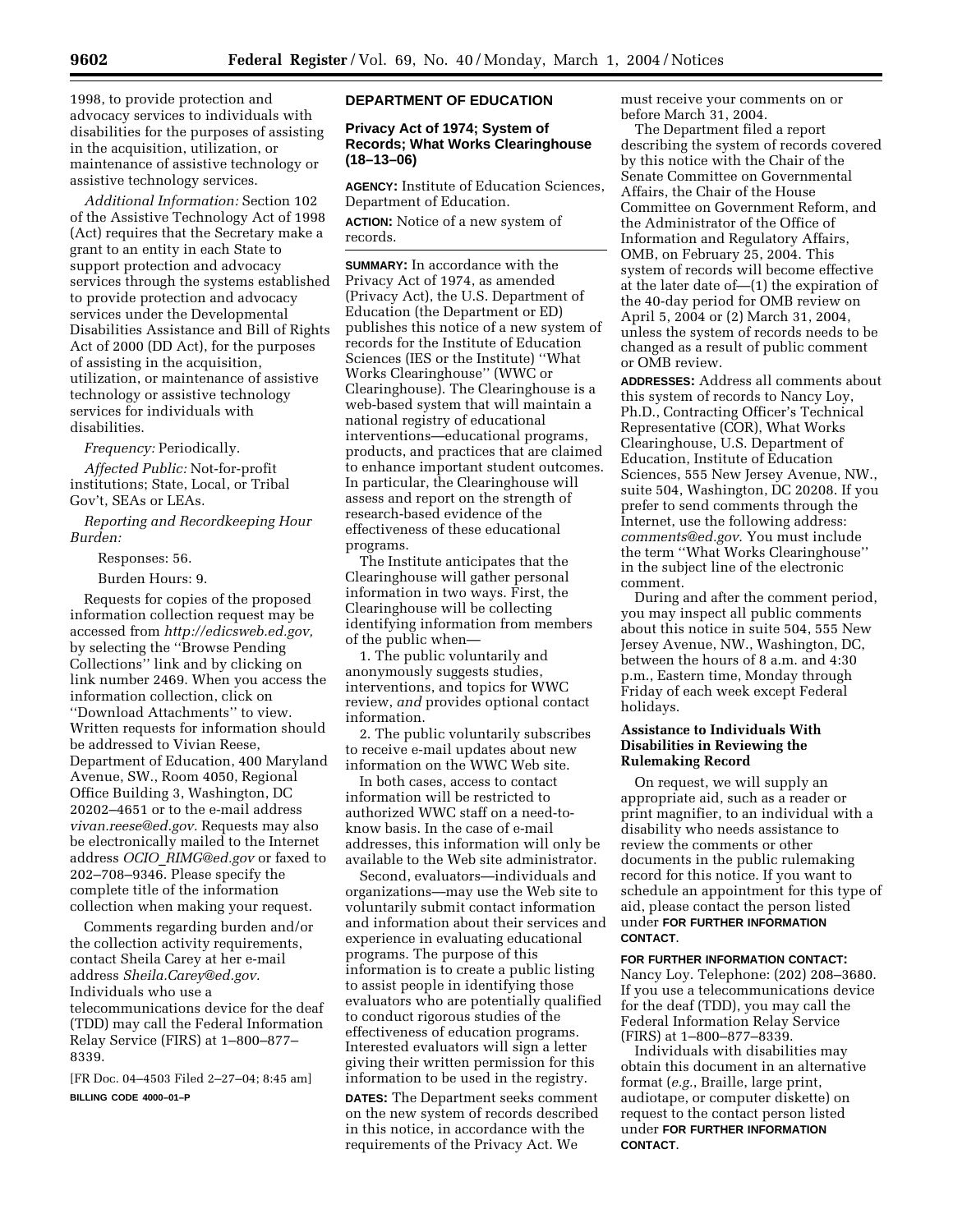# **SUPPLEMENTARY INFORMATION:**

# **Introduction**

The Privacy Act  $(5 \text{ U.S.C. } 552a(e)(4))$ requires the Department to publish in the **Federal Register** this notice of a new system of records maintained by the Department. The Department's regulations implementing the Privacy Act are contained in the Code of Federal Regulations (CFR) in 34 CFR part 5b.

The Privacy Act applies to a record about an individual that contains individually identifiable information that is retrieved by a unique identifier associated with each individual, such as a name or social security number. The information about each individual is called a ''record'' and the system, whether manual or computer-based, is called a ''system of records.'' The Privacy Act requires each agency to publish notices of systems of records in the **Federal Register** and to prepare reports to OMB whenever the agency publishes a new or altered system of records. Each agency is also required to send copies to the Chair of the Senate Committee on Governmental Affairs and the Chair of the House Committee on Government Reform. These reports are intended to permit an evaluation of the probable or potential effect of the proposal on the privacy or other rights of individuals.

## **Electronic Access to This Document**

You may view this document, as well as other Department of Education documents published in the **Federal Register**, in text or Adobe Portable Document Format (PDF) on the Internet at the following site: *http://www.ed.gov/ news/fedregister.* 

To use PDF you must have Adobe Acrobat Reader, which is available free at this site. If you have questions about using PDF, call the U.S. Government Printing Office (GPO), toll-free, at 1– 888–293–6498; or in the Washington, DC, area at (202) 512–1530.

**Note:** The official version of this document is the document published in the **Federal Register**. Free Internet access to the official edition of the **Federal Register** and the Code of Federal Regulations is available on GPO access at: *http://www.gpoaccess.gov/nara/ index.html.* 

### Dated: February 25, 2004.

#### **Grover J. Whitehurst,**

*Director, Institute of Education Sciences.* 

For reasons discussed in the preamble, the Director of the Institute of Education Sciences (IES or the Institute) of the U.S. Department of Education (the Department or ED) publishes a notice of a new system of records to read as follows:

#### **18–13–06**

#### **SYSTEM NAME:**

What Works Clearinghouse (WWC) Database.

### **SECURITY CLASSIFICATION:**

None.

#### **SYSTEM LOCATION:**

Aspen Systems Corporation, 2277 Research Boulevard, Rockville, MD 20850.

# **CATEGORIES OF INDIVIDUALS COVERED BY THE SYSTEM:**

This web-based system will maintain a national registry of educational interventions—educational programs, products, and practices that are claimed to enhance important student outcomes. In particular, the WWC will assess and report on the strength of research-based evidence of the effectiveness of these educational programs.

There are two categories of individuals covered by the system. First, the WWC will be collecting identifying information from members of the public if the public voluntarily and anonymously suggests studies, interventions, and topics for WWC review, *and* provides optional contact information. The WWC will also collect information from the public if an individual voluntarily subscribes to receive e-mail updates about new information on the WWC Web site.

Second, evaluators—individuals and organizations—may use the Web site to voluntarily submit contact information and information about their services and experience in evaluating educational programs. The purpose of this information is to create a public listing to assist people in identifying those evaluators who are potentially qualified to conduct rigorous studies of the effectiveness of education programs.

# **CATEGORIES OF RECORDS IN THE SYSTEM:**

For members of the public who suggest a study, intervention, or topic for WWC review, and choose to provide contact information, the form will include name, title, organization, mailing address, e-mail address, phone number, URL and comments. The individual will be able to choose whether or not to submit any contact information at all, provide just a contact name and e-mail address, or give more detailed contact information, including title, organization, mailing address, phone number, URL, or comments.

For members of the public who voluntarily subscribe to receive e-mail updates from the WWC Web site, an automated system will collect and retain the e-mail addresses of subscribers.

Finally, evaluators may use the Web site to voluntarily submit contact information—name, work mailing and e-mail addresses, phone number together with information about their services and experience, if they would like this information to be included in the public-access, web-based registry of evaluators.

This notice does not cover records, including but not limited to letters, emails, and facsimiles, sent by individuals to the Secretary, Deputy Secretary, Senior Officers, such as the Director of IES, for whom the Department controls responses to these inquiries. Further, this notice does not cover the official correspondence files of IES, specifically the hard copies of official documents and electronic images of certain incoming and outgoing documents.

#### **AUTHORITY FOR MAINTENANCE OF THE SYSTEM:**

Education Sciences Reform Act of 2002, Pub. L. 107–279 (2002), sections 172(a)(2) and (3).

### **PURPOSE(S):**

This system of records is maintained to provide the WWC with the means to:

1. Contact members of the public who suggest a study, intervention, or topic for review and who choose voluntarily to provide optional contact information, if their suggestions need clarification.

2. Send e-mail updates about new information on the WWC Web site to subscribers.

3. Provide contact information for evaluators who wish to have their services, experience, and contact information included in the publicaccess, web-based registry of evaluators.

### **ROUTINE USES OF RECORDS MAINTAINED IN THE SYSTEM, INCLUDING CATEGORIES OF USERS AND THE PURPOSES OF SUCH USES:**

The Department may disclose information contained in a record in this system of records under the routine uses listed in this system of records without the consent of the individual if the disclosure is compatible with the purposes for which the record was collected. These disclosures may be made on a case-by-case basis or, if the Department has complied with the computer matching requirements of the Privacy Act, under a computer matching agreement.

1. *Freedom of Information Act (FOIA) Advice Disclosure.* The Department may disclose records to the Department of Justice (DOJ) and OMB if the Department concludes that disclosure is desirable or necessary in determining whether particular records are required to be disclosed under the FOIA.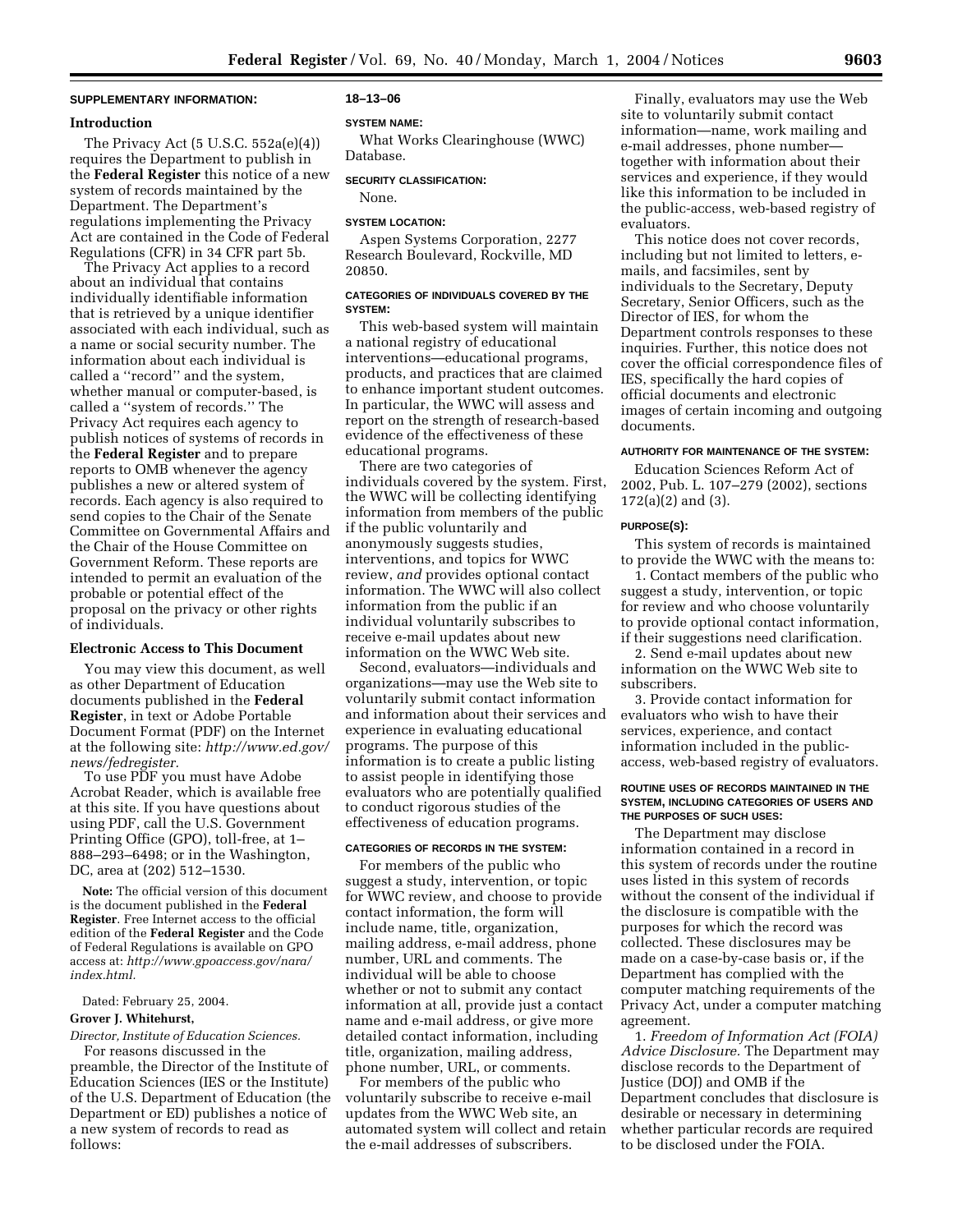2. *Disclosure to the DOJ.* The Department may disclose records to the DOJ to the extent necessary for obtaining DOJ advice on any matter relevant to an audit, inspection, or other inquiry related to the programs covered by this system.

3. *Contract Disclosure.* If the Department contracts with an entity for the purposes of performing any function that requires disclosure of records in this system to employees of the contractor, the Department may disclose the records to those employees. Before entering into a contract, the Department shall require the contractor to maintain Privacy Act safeguards as required under 5 U.S.C. 552a(m) with respect to the records in the system.

4. *Litigation and Alternative Dispute Resolution (ADR) Disclosures.* 

(a) *Introduction.* In the event that one of the parties described in (a)(i) through (v) is involved in litigation or ADR, or has an interest in litigation or ADR, the Department may disclose certain records to the parties described in paragraphs (b), (c), and (d) of this routine use under the conditions specified in those paragraphs:

(i) The Department, or any of its components; or

(ii) Any Department employee in his or her official capacity; or

(iii) Any Department employee in his or her official capacity if the DOJ has agreed or been requested to provide or arrange for representation for the employee; or

(iv) Any Department employee in his or her individual capacity if the Department has agreed to represent the employee; or

(v) The United States if the Department determines that the litigation is likely to affect the Department or any of its components.

(b) *Disclosure to the DOJ.* If the Department determines that disclosure of certain records to the DOJ is relevant and necessary to litigation or ADR, and is compatible with the purpose for which the records were collected, the Department may disclose those records as a routine use to the DOJ.

(c) *Adjudicative disclosures.* If the Department determines that disclosure of certain records to an adjudicative body before which the Department is authorized to appear or to an individual or entity designated by the Department or otherwise empowered to resolve or mediate disputes is relevant and necessary to the litigation or ADR, the Department may disclose those records as a routine use to the adjudicative body, individual, or entity.

(d) *Parties, counsel, representatives and witnesses.* If the Department

determines that disclosure of certain records to a party, counsel, representative or witness is relevant and necessary to the litigation or ADR, the Department may disclose those records as a routine use to the party, counsel, representative or witness.

5. *Research Disclosure.* The Department may disclose records to a researcher if an appropriate official of the Department determines that the individual or organization to which the disclosure would be made is qualified to carry out specific research related to functions or purposes of this system of records. The official may disclose records from this system of records to that researcher solely for the purpose of carrying out that research related to the functions or purposes of this system of records. The researcher shall be required to maintain Privacy Act safeguards with respect to the disclosed records.

6. *Congressional Member Disclosure.*  The Department may disclose information to a Member of Congress from the record of an individual in response to an inquiry from the Member made at the written request of that individual. The Member's right to the information is no greater than the right of the individual who requested it.

7. *Enforcement Disclosure.* In the event that information in this system of records indicates, either on its face or in connection with other information, a violation or potential violation of any applicable statute, regulation, or order of a competent authority, the Department may disclose the relevant records to the appropriate agency, whether foreign, Federal, State, Tribal, or local, charged with the responsibility of investigating or prosecuting that violation or charged with enforcing or implementing the statute, Executive order, rule, regulation, or order issued pursuant thereto.

### **DISCLOSURES TO CONSUMER REPORTING AGENCIES:**

Not applicable to this system of records.

#### **POLICIES AND PRACTICES FOR STORING, RETRIEVING, ACCESSING, RETAINING, AND DISPOSING OF RECORDS IN THE SYSTEM: STORAGE:**

The information in the tracking system will be stored on a server maintained by the WWC subcontractor staff. Records generated by the system will be maintained electronically on the server.

### **RETRIEVABILITY:**

The public will have access to the searchable, web-based registry of evaluators, containing information

voluntarily submitted by evaluators about their services and experience, as well as contact information, after the evaluators have signed a letter giving their written permission for this information to be used in the registry.

The data are retrieved by searching by record number, type of suggestion, study author, title, reference type, publisher, topic, type of intervention, and organization.

The data for the evaluator registry will be searchable on the WWC publicaccess Web site by topic, type of research, geographic area, study title, intervention title, years of experience, and contact information.

#### **SAFEGUARDS:**

Access to this system will be restricted to authorized WWC contractors, subcontractors, consultants, and ED employees on a need-to-know basis. Authorized users of this system will enter a unique user ID as well as a password to enter the system. They will be required to change their passwords periodically, and they will not be allowed to repeat old passwords. Any individual who attempts to log in to the system three times and fails will be locked out of the system. Access after that time requires intervention by the system manager.

The computer system employed by the WWC offers a high degree of resistance to tampering and circumvention. This security system limits data access to authorized WWC staff and controls individual users' ability to access and alter records within the system.

All file servers, routers/hubs, tape back-up stations, and communications servers are located in secure rooms at the subcontractor's Headquarters site, and only authorized personnel have access via key or magnetic card.

All files will be password-protected and back-up files will be secured in a locked area. Access to the data files and software on the WWC site are controlled through the Microsoft NT Server operating system by providing all staff with user accounts (user IDs). All secure user accounts will require passwords that must be changed every six months. Passwords for ongoing data processing will be changed frequently, and users will be blocked from gaining access to certain types of data and programs based on their IDs and passwords.

#### **RETENTION AND DISPOSAL:**

Records in this system will be retained in accordance with the National Archives and Records Administration (NARA) General Records Schedule 20, Item 1.c which